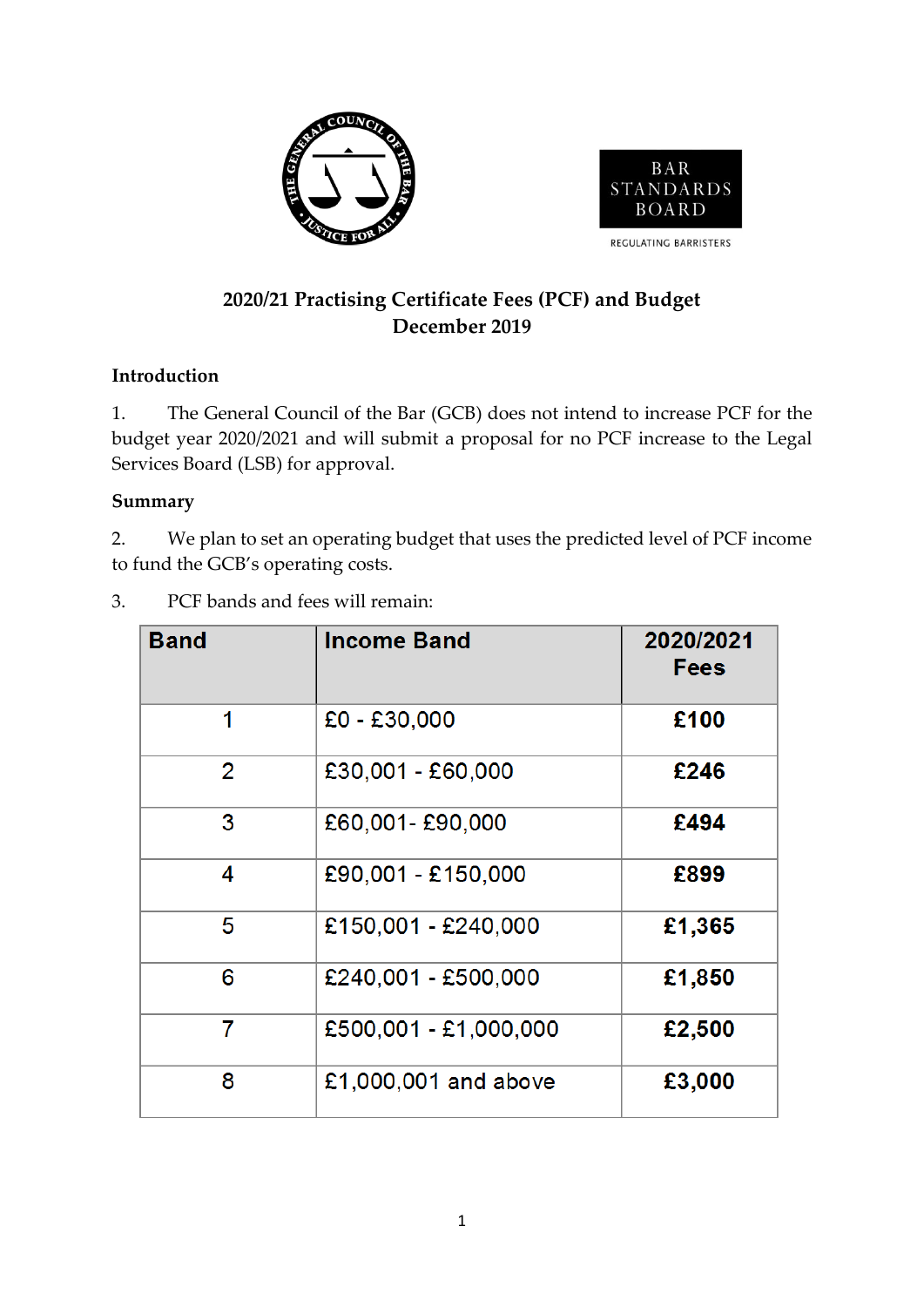### **Expenditure**

### 4. The proposed budgeted expenditure for 2020/21 will be as follows:

#### **General Council of the Bar**

| <b>Operating Expenditure</b> | 19/20  | 20/21  |   | Change | % Change |
|------------------------------|--------|--------|---|--------|----------|
|                              | £000's | £000's |   | £000's |          |
| <b>Bar Council</b>           | 4,004  | 4,100  |   | 96     | 2%       |
| <b>Resources Group</b>       | 5,231  | 5,303  | ▅ | 72     | 1%       |
| <b>Bar Standards Board</b>   | 5,693  | 6,327  |   | 634    | 11%      |
|                              | 14,928 | 15,730 |   | 802    | 5%       |

5. The proposed 2020/21 budget can accommodate the rise in regulatory costs without raising the PCF fee level due to the imminent completion of the long-term accommodation and refurbishment programme in the current finance year. This has enabled the release of budget allocation to support the regulatory programme. The accommodation programme will reduce the space occupied by the GCB and drive efficiency savings.

6. The expenditure at the Bar Council and the Resources Group will increase 2% and 1% respectively compared to last year's budget. This covers inflationary and performance related pay increases and a small increase in non-staff costs.

7. The Bar Standards Board's (BSB) budget will increase by 11 % compared to last year's budget. This reflects the implementation of long-term strategic initiatives by the Bar Standards Board covering:

a. Future Bar Training dual running of exam systems for a period of two years (non-recurring) £264k annually. The double running of the exams systems for 2 years will help to ensure that the new 2-part training structure can be implemented as quickly and as smoothly as possible

b. A long-standing commitment to remunerate prosecutors' work that was previously undertaken pro bono. The strategic decision to make this change was made in previous years. The BSB began paying prosecutors in 2019-20 but the full effect of the decision will impact from 2020/21 onwards. The payments will be made at Treasury Solicitor civil rates and will be paid to barristers. This initiative will drive help drive fairness and diversity in the profession. The net effect is expected to be £231k.

c. Updating of the handbook, £50k.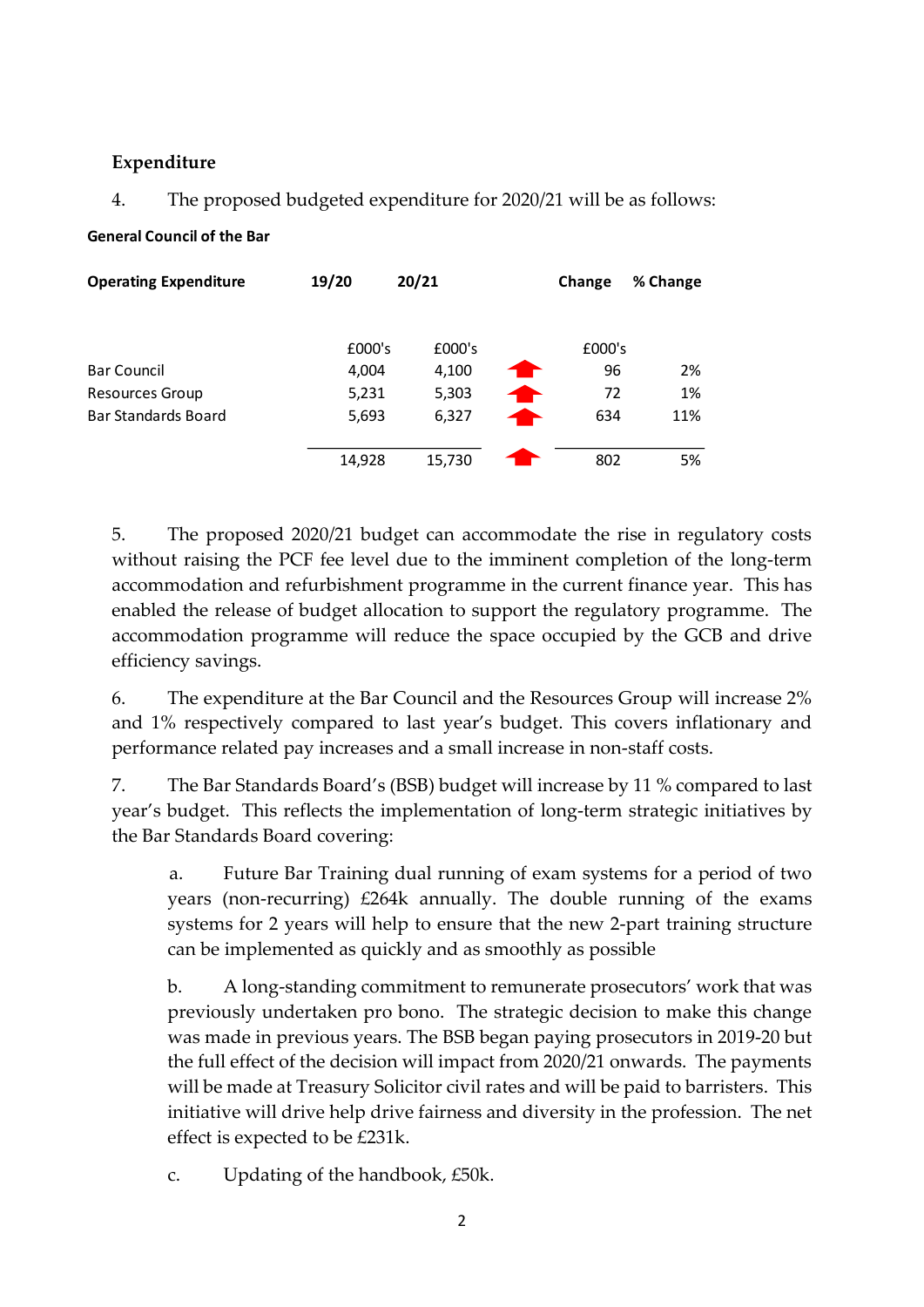d. The current budget has a reduction in headcount of 5 and the BSB is maintaining that level of resource into the 2020/21 budget year. The increase to salaries cost reflects increased responsibilities and upskilling of the workforce, approximately £85k.

#### **Non-PCF income**

#### **General Council of the Bar**

| <b>Non PCF Income</b>      | 19/20  | 20/21  | Change | % Change |
|----------------------------|--------|--------|--------|----------|
|                            | £000's | £000's | £000's |          |
| <b>Bar Council</b>         | 2,067  | 1,987  | 80     | 4%       |
| <b>Resources Group</b>     | 155    | 160    | 5      | 3%       |
| <b>Bar Standards Board</b> | 1,059  | 1,113  | 54     | 5%       |
|                            |        |        |        |          |
|                            | 3,281  | 3,260  | 21     | 1%       |

8. We have anticipated a decrease in non-PCF income. The Bar Standards Board is expecting a modest increase in its regulatory income.

#### **GCB Budget 2020/21**

9. The consolidated position of the GCB is shown below:

| <b>General Council of the Bar</b><br><b>Budget</b><br>2020-2021 | <b>Total Budget</b><br>2019-2020 | <b>Total Budget</b><br>2020-2021 | Change | % Change |
|-----------------------------------------------------------------|----------------------------------|----------------------------------|--------|----------|
|                                                                 | £000's                           | £000's                           | £000's |          |
| Income                                                          |                                  |                                  |        |          |
| <b>PCF</b>                                                      | 14,920                           | 15,415                           | 495    | 3%       |
| Other Income                                                    | 3,281                            | 3,260                            | (21)   | 0.6%     |
|                                                                 |                                  |                                  |        |          |
| <b>Total Income</b>                                             | 18,201                           | 18,675                           | 474    | 3%       |
| <b>Expenditure</b>                                              |                                  |                                  |        |          |
| <b>Operating Expenditure</b>                                    | 14,929                           | 15,730                           | (801)  | 5%       |
| Sub-Total Operational Surplus / (loss)                          | 3,272                            | 2,945                            | (327)  |          |
| Non Operational Expenditure                                     |                                  |                                  |        |          |
| LSB / OLC levy                                                  | 827                              | 838                              |        |          |
| DB Pension fee                                                  | 1,300                            | 1,300                            |        |          |
|                                                                 |                                  |                                  |        |          |
| Total Operational & Non Operational Surplus / (loss)            | 1,145                            | 807                              | (338)  |          |